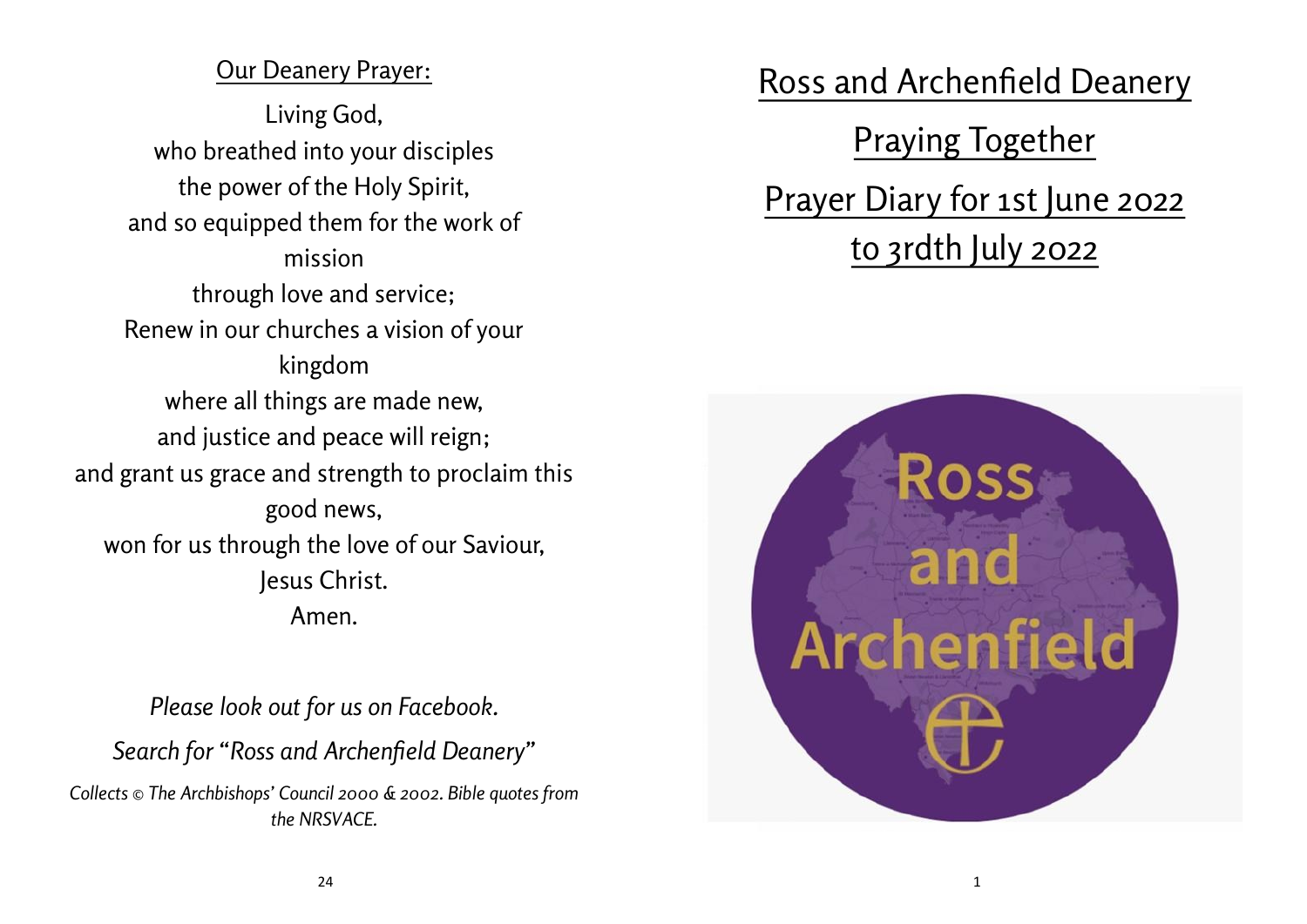#### **Revd Mark Johnson writes:**

Welcome to our prayer diary for June. We see the change across the Church calendar from the joy of Pentecost, to the theological reflection of Trinity Sunday, the celebration of Here Majesty the Queen's Platinum Jubilee to ordinary time and the Sunday's after Trinity.

June also see us celebrate John the Baptist, a favourite saint of churches across our Deanery, and Barnabas. We also include Corpus Christi—on English a Day of Thanksgiving for Holy Communion. Like Ascension Day, a feast day that has been side-lined by the world, but mean a lot to us, as followers of lesus.

# Revd Mark

*Please get in touch with suggestions for events, and places to pray for in you parish or benefice so that we can update this prayer dairy as thing change.*

#### **Please continue to pray for Ukraine and the ongoing conflict:**

Loving God, We pray for the people of Ukraine, for all those suffering or afraid, that you will be close to them and protect them.

We pray for world leaders, for compassion, strength and wisdom to guide their choices.

We pray for the world that in this moment of crisis, we may reach out in solidarity to our brothers and sisters in need. May we walk in your ways so that peace and justice become a reality for the people of Ukraine and for all the world. Amen.

#### **Sunday 3rd Thomas the Apostle**

**Scripture: John 20 verse 27**

<sup>27</sup>Then Jesus said to Thomas, 'Put your finger here and see my hands. Reach out your hand and put it in my side. Do not doubt but believe.'

**Collect:** Almighty and eternal God, who, for the firmer foundation of our faith, allowed your holy apostle Thomas to doubt the resurrection of your Son till word and sight convinced him:

grant to us, who have not seen, that we also may believe and so confess Christ as our Lord and our God;

who is alive and reigns with you, in the unity of the Holy Spirit, one God, now and for ever. Amen.

**For our Prayers:** Those who's faith had come through a period of doubt and are now filled with the knowledge of our God.

**Across our Deanery:** St. Lawrence, Weston –under- Penyard and all who live and work in the village.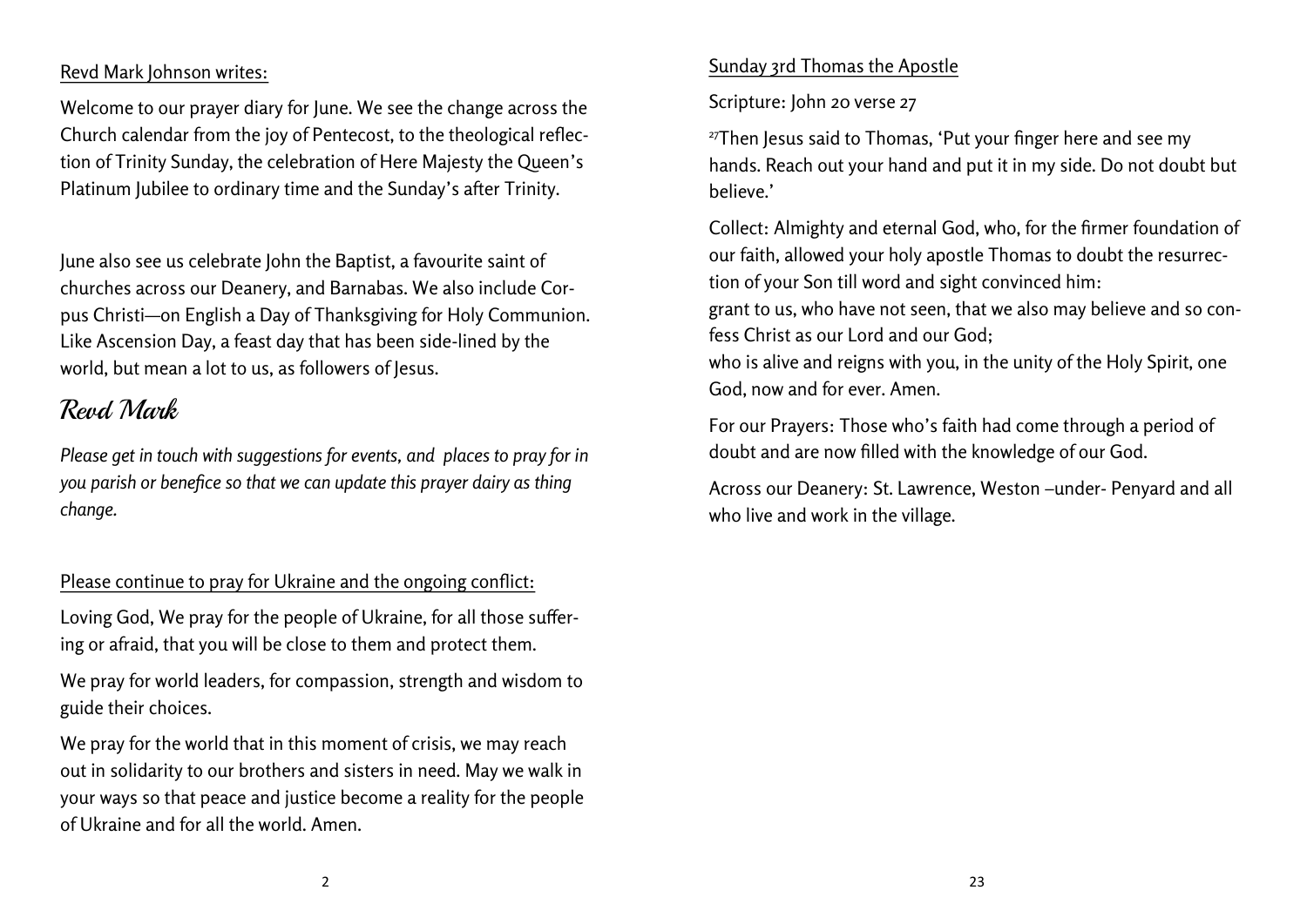**For our Prayers:** Those who fear they will be forgotten, that their names will not live on, that they know they are loved by God from eternity and will never perish from his sight.

**Across our Deanery:** St. Michael and All Angels, Walford and for all who live in the village, for the local shops and pubs and the local school.

#### **Saturday 2nd—Visit of the Blessed Virgin Mary to Elizabeth**

**Scripture: Luke 1 verses 41-42**

<sup>41</sup>When Elizabeth heard Mary's greeting, the child leapt in her womb. And Elizabeth was filled with the Holy Spirit <sup>42</sup>and exclaimed with a loud cry, 'Blessed are you among women, and blessed is the fruit of your womb.'

**Collect:** Mighty God, by whose grace Elizabeth rejoiced with Mary and greeted her as the mother of the Lord:

look with favour on your lowly servants that, with Mary, we may magnify your holy name and rejoice to acclaim her Son our Saviour, who is alive and reigns with you, in the unity of the Holy Spirit, one God, now and for ever. Amen.

**For our Prayers:** All who are pregnant and those who support them through this time of life, for maternity care and Sure-Start.

**Across our Deanery:** St. Mary the Virgin, Welsh Newton and St. John the Baptist, Llanrothal and for all who live and work in the villages.

# **Wednesday 1st June Justin, Martyr at Rome, c. 165**

**Scripture: 1 Corinthians 1 verses 23-25**

<sup>23</sup>but we proclaim Christ crucified, a stumbling-block to Jews and foolishness to Gentiles, <sup>24</sup>but to those who are the called, both Jews and Greeks, Christ the power of God and the wisdom of God.<sup>25</sup>For God's foolishness is wiser than human wisdom, and God's weakness is stronger than human strength.

**Collect:** God our redeemer, who through the folly of the cross taught your martyr Justin the surpassing knowledge of Jesus Christ: remove from us every kind of error that we, like him, may be firmly grounded in the faith, and make your name known to all peoples; through Jesus Christ your Son our Lord, who is alive and reigns with you, in the unity of the Holy Spirit, one God, now and for ever. Amen.

**For our Prayers:** Those who witness for their faith, particularly in places where they are likely to be arrested or imprisoned, praying for Christians in China and Iran.

**Across our Deanery:** St. Dubricius, Whitchurch and for those who live and work in the village, for Whitchurch House Care Home and the local C of E Primary school.

### **Thursday 2nd**

**Scripture: Psalm 38 verses 5—8**

- <sup>5</sup> My wounds grow foul and fester because of my foolishness;
- 6 I am utterly bowed down and prostrate; all day long I go around mourning.
- <sup>7</sup> For my loins are filled with burning,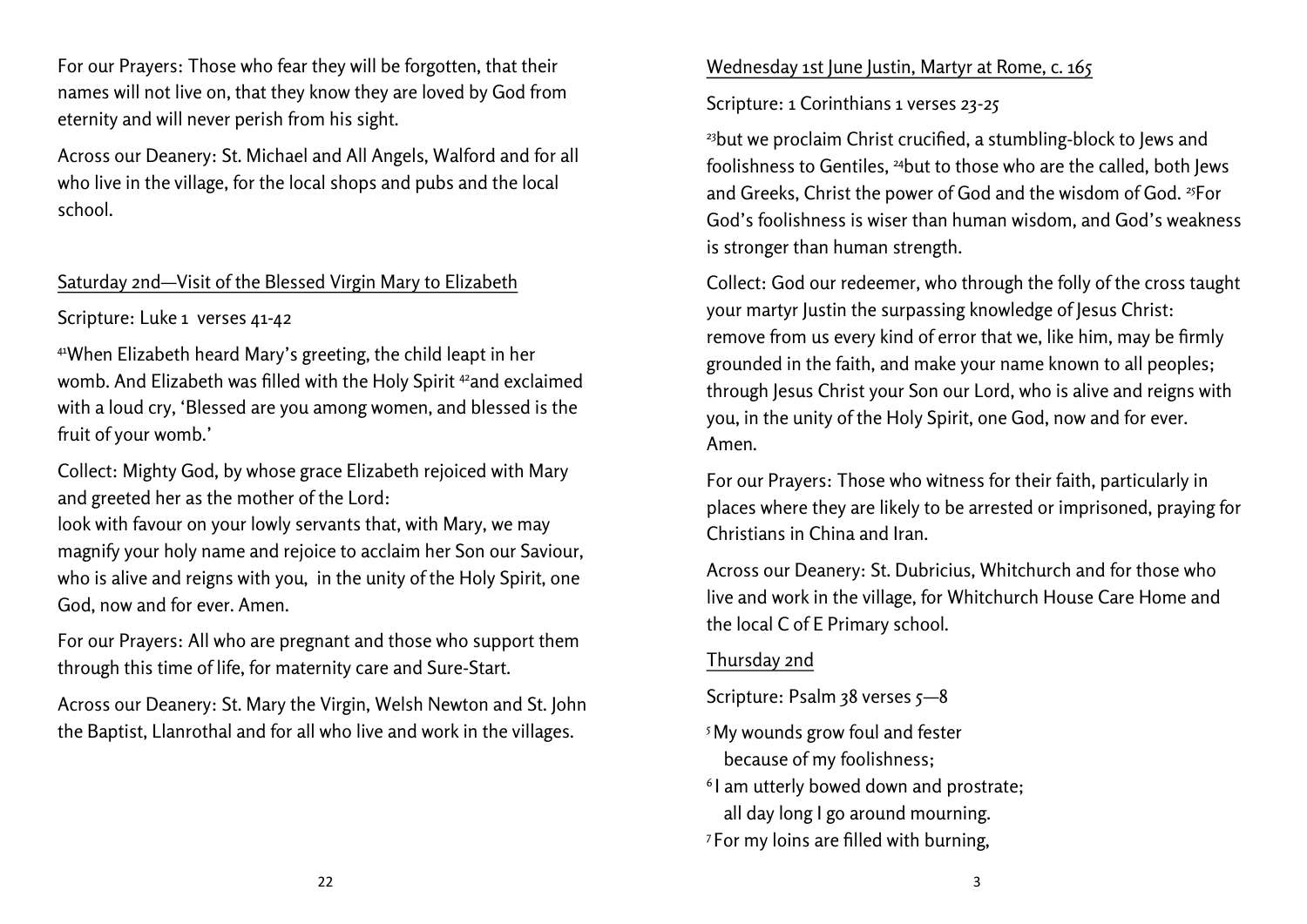and there is no soundness in my flesh.

8 I am utterly spent and crushed;

I groan because of the tumult of my heart.

**For our Prayers:** All who are struggling with pain this day, physical, mental or spiritual. For those who bring healing and care to those in distress.

**Across our Deanery:** St. Peter's Dixton. For the PCC, those working to restore the church, for the local school and nursery.

### **Friday 3rd**

**Scripture: Psalm 38 verses 9—11**

- <sup>9</sup>O Lord, all my longing is known to you; my sighing is not hidden from you.
- <sup>10</sup> My heart throbs, my strength fails me;
	- as for the light of my eyes—it also has gone from me.
- <sup>11</sup>My friends and companions stand aloof from my affliction, and my neighbours stand far off.

**For our Prayers:** Those who are isolated because of their disability or feel that they cannot be part of their neighbourhood due to disability. All who are recovering from long COVID.

**Across our Deanery:** St. Mary's, Foy. For the hamlet of Foy and for those who raft and canoe down the Wye past the church.

# **Saturday 4th**

Scripture: Psalm 38 verses 12-14

<sup>12</sup>Those who seek my life lay their snares; those who seek to hurt me speak of ruin, and meditate treachery all day long.

**For our Prayers:** For the churches dedicated to Peter across our Deanery, Dixton and Peterstow. That we, with them, may continue to feed God's people with spiritual nourishment.

**Across our Deanery:** St. John the Baptist, The Lea and all who live and work in the village, The Lea C of E Primary school and all who teach and study there.

# **Thursday 30th**

**Scripture: Psalm 41 verses 1—3**

- <sup>1</sup>Happy are those who consider the poor; the LORD delivers them in the day of trouble.
- <sup>2</sup>The LORD protects them and keeps them alive; they are called happy in the land. You do not give them up to the will of their enemies.
- $3$ The LORD sustains them on their sickbed: in their illness you heal all their infirmities.

**For our Prayers:** Those who are struggling with the cost of living rises, those reliant on our foodbanks, that the Lord will continue to protect and bless them.

**Across our Deanery: St**. John the Baptist, Upton Bishop, for those who live in the village, for the local pub and the village hall.

# **Friday 1st July**

**Scripture: Psalm 41 verses 4—5**

- <sup>4</sup>As for me, I said, 'O LORD, be gracious to me; heal me, for I have sinned against you.'
- <sup>5</sup> My enemies wonder in malice when I will die, and my name perish.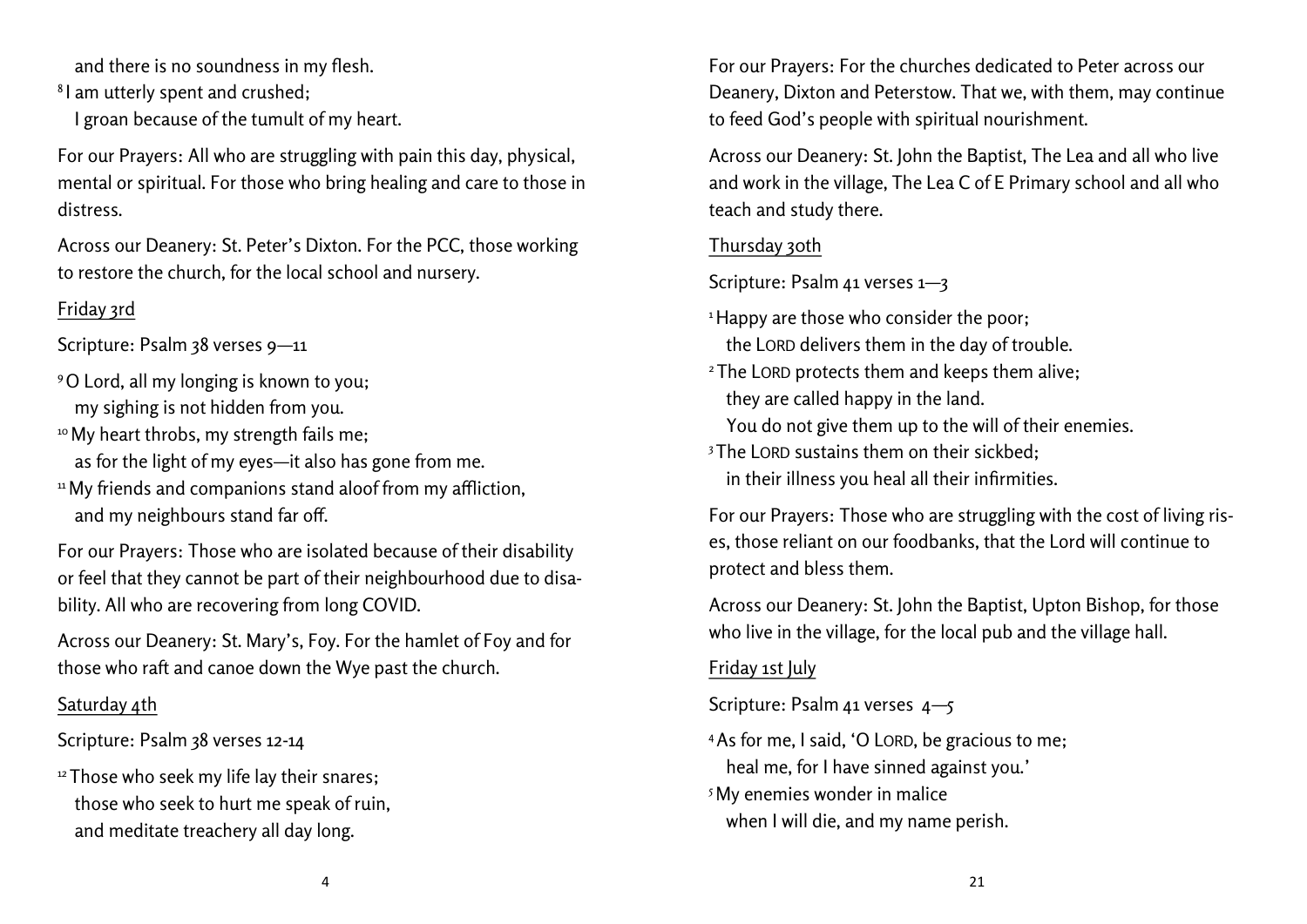#### **Tuesday 28th**

**Scripture: Psalm 40 verses 16-17**

<sup>16</sup> But may all who seek you rejoice and be glad in you; may those who love your salvation say continually, 'Great is the LORD!' <sup>17</sup> As for me, I am poor and needy, but the Lord takes thought for me. You are my help and my deliverer; do not delay, O my God.

**For our Prayers:** That we may have confidence in the faithfulness of our God, to see us through the good times and the difficult of this this life.

**Across our Deanery:** St. Weonards, St. Weonards church, the village hall, the new housing being built in the village, the local shop, and St. Weonards Primary School.

#### **Wednesday 29th Simon Peter the Apostle**

**Scripture: Matthew 16 verses 15-16**

<sup>15</sup>Jesussaid to them, 'But who do you say that I am?' <sup>16</sup>Simon Peter answered, 'You are the Messiah, the Son of the living God.'

**Collect:** Almighty God, who inspired your apostle Saint Peter to confess Jesus as Christ and Son of the living God:

build up your Church upon this rock, that in unity and peace it may proclaim one truth and follow one Lord, your Son our Saviour Christ, who is alive and reigns with you, in the unity of the Holy Spirit, one God, now and for ever. Amen.

<sup>13</sup> But I am like the deaf. I do not hear: like the mute, who cannot speak. <sup>14</sup> Truly, I am like one who does not hear, and in whose mouth is no retort.

**For our Prayers:** People who are struggling with anxiety, or other problems that make them feel paranoid. All who work in mental health support.

**Across our Deanery:** St. Swithin, Ganarew. For the people of the village and the care home next to the church.

### **Sunday 5th Pentecost**

**Scripture: Acts 2 verses 2—3**

<sup>2</sup>And suddenly from heaven there came a sound like the rush of a violent wind, and it filled the entire house where they were sitting. <sup>3</sup>Divided tongues, as of fire, appeared among them, and a tongue rested on each of them.

**Collect:** God, who as at this time taught the hearts of your faithful people by sending to them the light of your Holy Spirit: grant us by the same Spirit to have a right judgement in all things and evermore to rejoice in his holy comfort;

through the merits of Christ Jesus our Saviour, who is alive and reigns with you, in the unity of the Holy Spirit, one God, now and for ever. Amen.

**For our Prayers:** As we celebrate the birthday of the Church, for all the people in our congregations to be uplifted by the Spirit and to proclaim the Kingdom of God in word and deed.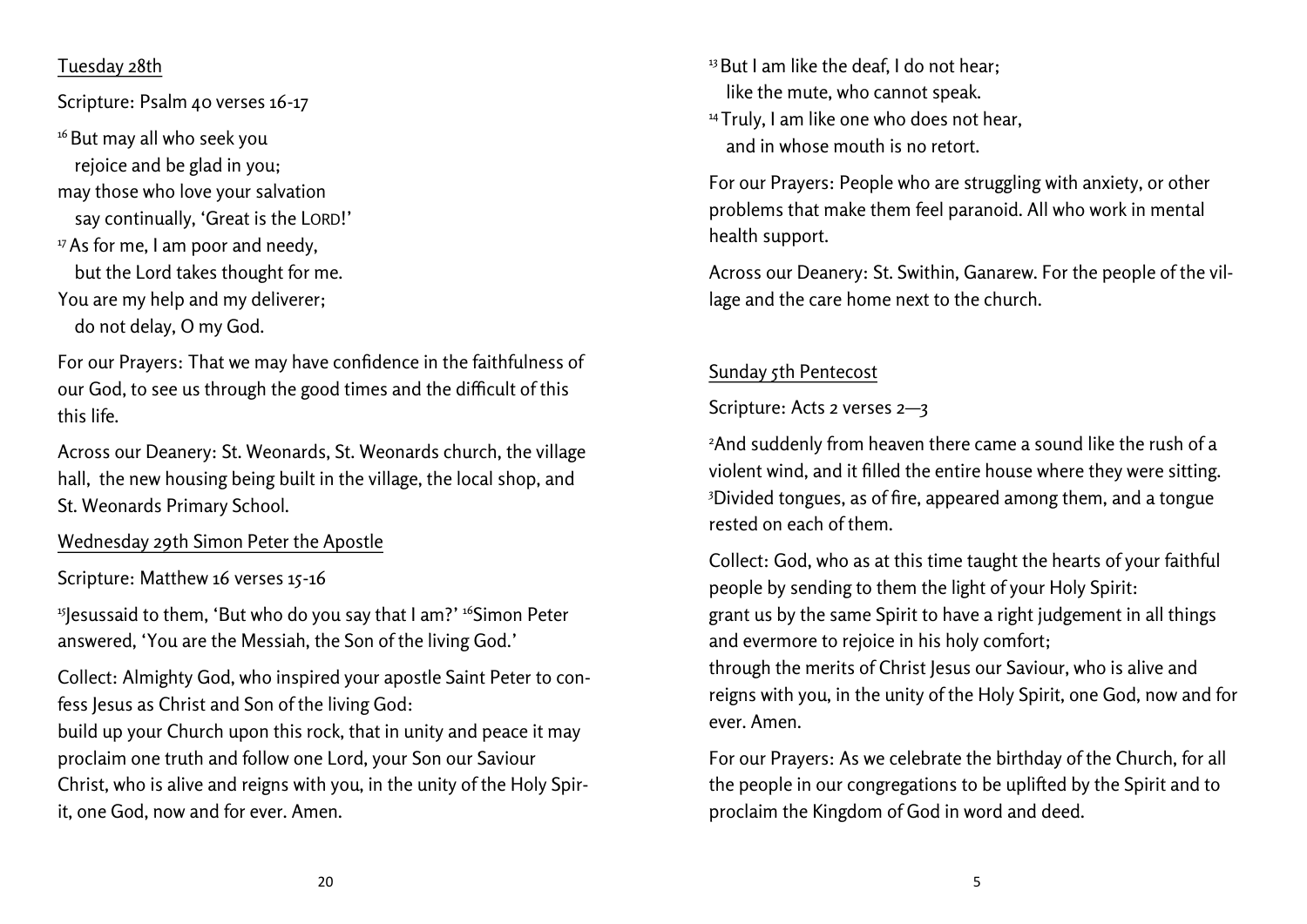**Across our Deanery:** St. Michael and All Angel's, Garway. For those who worship there, those who live in Garway and those looking to the future of the church building.

### **Monday 6th**

**Scripture: Psalm 38 verses 15-16**

 $15$  But it is for you, O LORD, that I wait; it is you, O Lord my God, who will answer. <sup>16</sup> For I pray, 'Only do not let them rejoice over me, those who boast against me when my foot slips.'

**For our Prayers:** Those waiting patiently on God to answer their prayers. All who pray this day but do not feel close to God that they may continue in their prayers.

**Across our Deanery:** St. Giles', Goodrich and St. Margaret's, Welsh Bicknor. For the people of the villages, for Goodrich C of E School and for visitors to Goodrich Castle.

# **Tuesday 7th**

**Scripture: Psalm 38 verses 17—20**

<sup>17</sup> For I am ready to fall,

and my pain is ever with me.

<sup>18</sup> I confess my iniquity;

I am sorry for my sin.

- <sup>19</sup> Those who are my foes without cause are mighty, and many are those who hate me wrongfully.
- <sup>20</sup> Those who render me evil for good are my adversaries because I follow after good.

**For our Prayers:** All people who are confessing their faults before God, that they may receive forgiveness and the burden eased from Collect: Lord, you have taught us that all our doings without love are nothing worth:

send your Holy Spirit and pour into our hearts that most excellent gift of love, the true bond of peace and of all virtues, without which whoever lives is counted dead before you.

Grant this for your only Son Jesus Christ's sake, who is alive and reigns with you, in the unity of the Holy Spirit, one God, now and for ever. Amen.

**For our Prayers:** That we may have courage to walk the way of the Cross and find it none other than the way to life and peace.

**Across our Deanery:** St. Tysilio, Sellack and for all who live in the village and farm the local area.

# **Monday 27th**

**Scripture: Psalm 40 verses 13-15**

- <sup>13</sup> Be pleased, O LORD, to deliver me; O LORD, make haste to help me.
- <sup>14</sup> Let all those be put to shame and confusion who seek to snatch away my life;
- let those be turned back and brought to dishonour who desire my hurt.
- <sup>15</sup> Let those be appalled because of their shame who say to me, 'Aha, Aha!'

**For our Prayers:** for all who will be taunted and humiliated this day, that they may have courage and self-belief and to know that God loves them as they are.

**Across our Deanery:** St. Michael, Sollers Hope and for those who live and work in the area.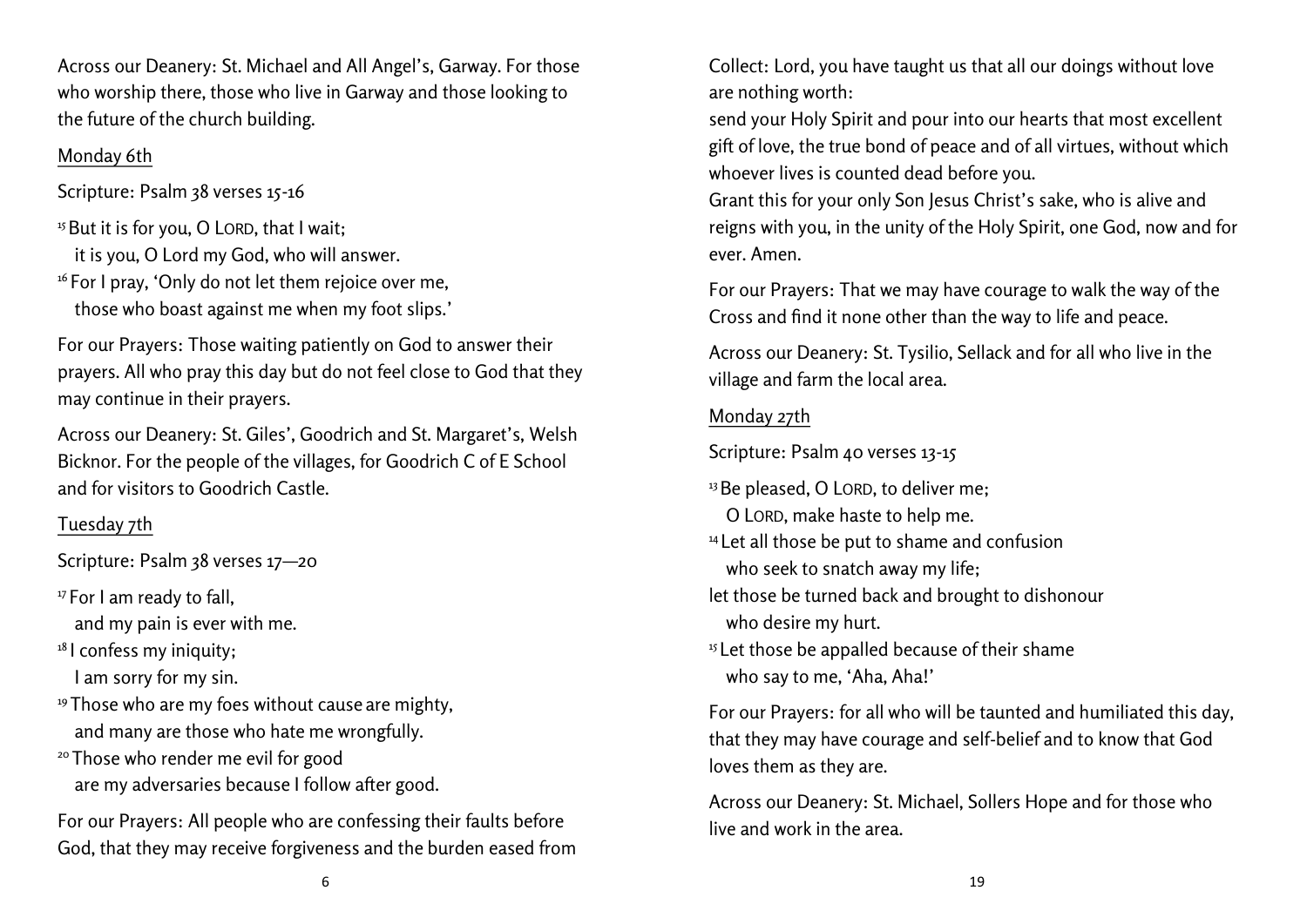The Lea, Upton Bishop and Llanrothal and the congregations that worship there.

**Across our Deanery:** St. Peter, Peterstow, for those who rely on the local shop and those who live in the village.

### **Saturday 25th**

**Scripture: Psalm 40 verses 11-12**

<sup>11</sup> Do not, O LORD, withhold

your mercy from me;

let your steadfast love and your faithfulness keep me safe for ever.

<sup>12</sup> For evils have encompassed me without number;

my iniquities have overtaken me,

until I cannot see;

they are more than the hairs of my head, and my heart fails me.

**For our Prayers:** All who feel overwhelmed by life this day, those who are feeling hopeless and lost. May they have family and friends to support them.

**Across our Deanery:** St. Mary, Ross-on-Wye, for all who live in the town and those moving into the new housing.

# **Sunday 26th Second Sunday after Trinity**

# **Scripture: Luke 9 verses 61-62**

<sup>61</sup>Another said to Jesus, 'I will follow you, Lord; but let me first say farewell to those at my home.' <sup>62</sup> lesus said to him, 'No one who puts a hand to the plough and looks back is fit for the kingdom of God.'

### their shoulders.

**Across our Deanery:** St. Dubricius', Hentland and St. Catharine's, Hoarwithy. For the two villages and those who live there, for the church project at St. Catharine's to improve access, the local pub and shop in Hoarwithy.

**Wednesday 8th—Thomas Ken, Bishop and hymn writer 1711**

**Scripture: 2 Corinthians 4 verses 5 –6**

<sup>5</sup>For we do not proclaim ourselves; we proclaim Jesus Christ as Lord and ourselves as your slaves for Jesus' sake. <sup>6</sup>For it is the God who said, 'Let light shine out of darkness', who has shone in our hearts to give the light of the knowledge of the glory of God in the face of Jesus Christ.

**Collect**: O God, from whom all blessings flow, by whose providence we are kept and by whose grace we are directed:

help us, through the example of your servant Thomas Ken, faithfully to keep your word, humbly to accept adversity and steadfastly to worship you;

through Jesus Christ your Son our Lord, who is alive and reigns with you, in the unity of the Holy Spirit, one God, now and for ever. Amen.

**For our Prayers:** People who write the hymns we sing and will sing, that they may express our theology in words and lead us to a deeper understanding of our faith.

**Across our Deanery:** St. Michael and All Angels', Hope Mansell. For the people who live and work in the village.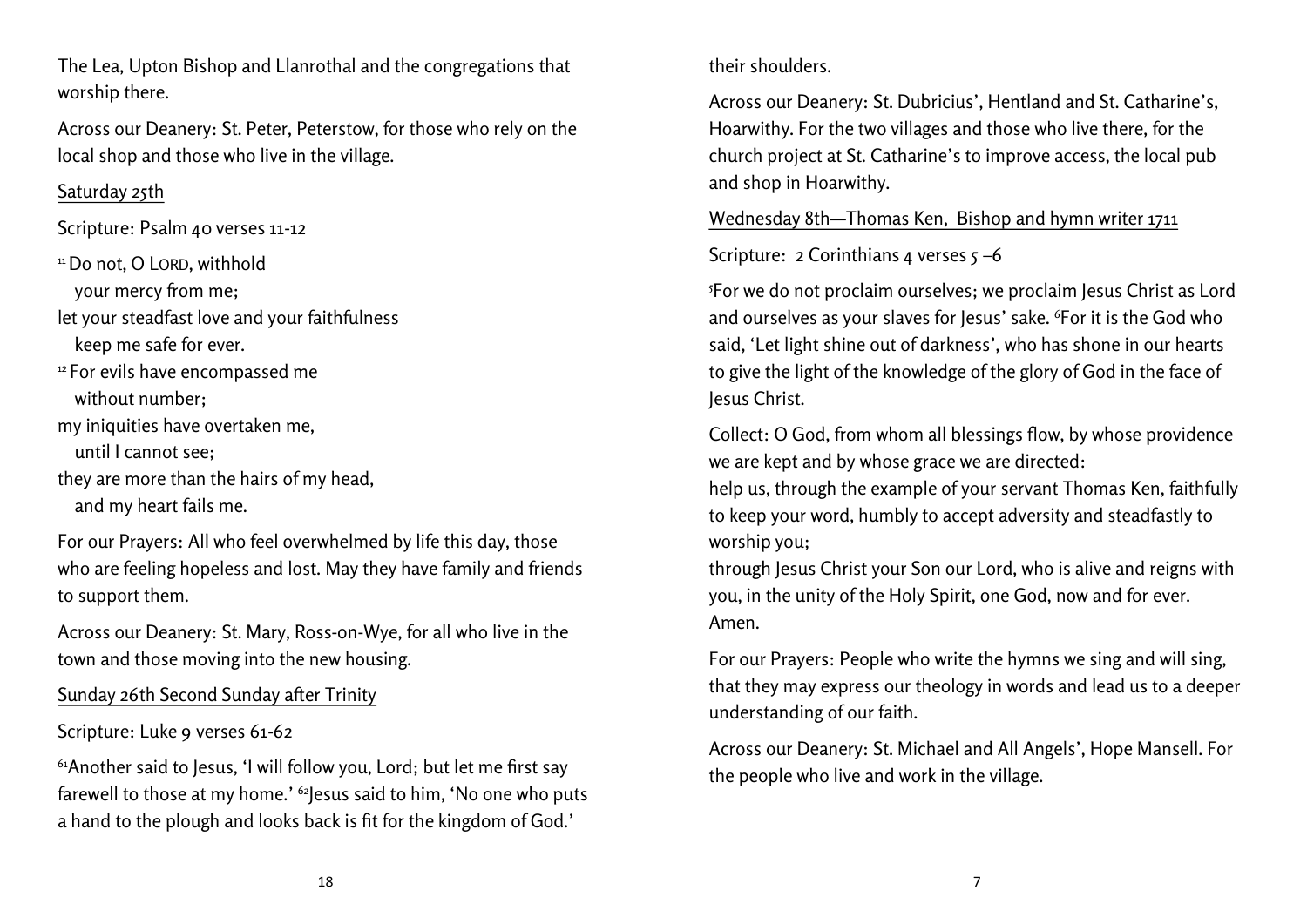#### **Thursday 9th Columba, Abbot of Iona, Missionary 597**

**Scripture: Titus 2 verses 13b-14**

Jesus Christ. <sup>14</sup>He it is who gave himself for us that he might redeem us from all iniquity and purify for himself a people of his own who are zealous for good deeds.

**Collect:** Almighty God, who filled the heart of Columba with the joy of the Holy Spirit and with deep love for those in his care: may your pilgrim people follow him, strong in faith, sustained by hope, and one in the love that binds us to you; through Jesus Christ your Son our Lord, who is alive and reigns with you, in the unity of the Holy Spirit, one God, now and for ever. Amen.

**For our Prayers:** The ecumenical community in Iona, the Wild Goose Worship Group and the Celtic Spirituality resources they provide for the church.

**Across our Deanery:** St. Andrew with St. Mary, How Caple. For those who live in the village and surrounding farms.

# **Friday 10th**

**Scripture: Psalm 38 verses 21-22**

<sup>21</sup> Do not forsake me, O LORD:

O my God, do not be far from me;

<sup>22</sup> make haste to help me,

O Lord, my salvation.

**For our Prayers:** For ourselves that we may not feel abandoned by God in the challenges and changes of life.

see, I have not restrained my lips,

as you know, O LORD.

<sup>10</sup> I have not hidden your saving help within my heart,

I have spoken of your faithfulness and your salvation;

I have not concealed your steadfast love and your faithfulness from the great congregation.

**For our Prayers:** that we might proclaim what God has done for us as we go about our daily business.

**Across our Deanery:** St. Denys, Pencoyd, St. Mary, Tretire and St. Michael and All Angels, Michaelchurch (closed). For all who live and farm in the area.

### **Friday 24th Birth of John the Baptist**

**Scripture: Luke 1 verses 59-60**

<sup>59</sup>On the eighth day they came to circumcise the child, and they were going to name him Zechariah after his father. <sup>60</sup>But his mother said, 'No; he is to be called John.'

**Collect:** Almighty God, by whose providence your servant John the Baptist was wonderfully born, and sent to prepare the way of your Son our Saviour by the preaching of repentance:

lead us to repent according to his preaching and, after his example, constantly to speak the truth, boldly to rebuke vice, and patiently to suffer for the truth's sake;

through Jesus Christ your Son our Lord, who is alive and reigns with you, in the unity of the Holy Spirit, one God, now and for ever. Amen.

**For our Prayers:** the churches across our Deanery dedicated to John, Llanwarne (old church), Kings Caple, Aston Ingham, Orcop,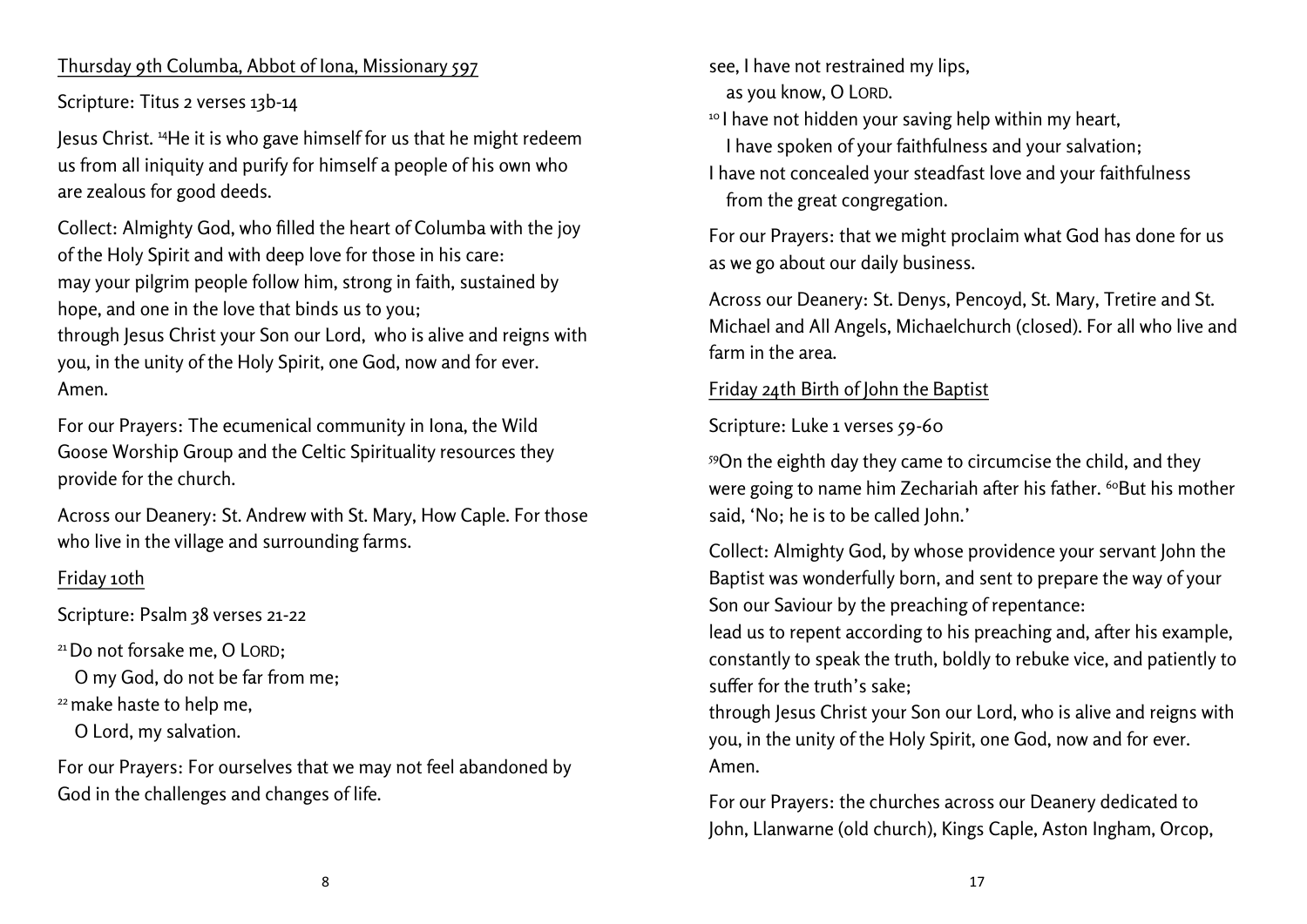**For our Prayers:** That the law of Love, as revealed by Jesus the Christ, may fill our lives today and all the days to come.

**Across our Deanery:** St. David, Much Dewchurch and for those who live in the village. For Charnwood Nursing Home and the residents and staff.

#### **Wednesday 22nd Alban, First Martyr of Britain, c.250**

#### Scripture: John 12 verses 25-26

Jesus said, <sup>25</sup>Those who love their life lose it, and those who hate their life in this world will keep it for eternal life. <sup>26</sup>Whoever serves me must follow me, and where I am, there will my servant be also. Whoever serves me, the Father will honour.

**Collect:** Eternal Father, when the gospel of Christ first came to our land you gloriously confirmed the faith of Alban by making him the first to win a martyr's crown:

grant that, following his example, in the fellowship of the saints we may worship you, the living God, and give true witness to Jesus Christ your Son our Lord, who is alive and reigns with you, in the unity of the Holy Spirit, one God, now and for ever. Amen.

**For our Prayers:** The city of St. Albans and the people who live there. For the Diocese, its bishop, clergy and congregations.

**Across our Deanery:** St. John the Baptist, Orcop and all who live in the village. For the village hall and the events that take place there.

#### **Thursday 23rd**

**Scripture: Psalm 40 verses 9—10**

9 I have told the glad news of deliverance in the great congregation;

**Across our Deanery:** St. John the Baptist, Kings Caple and for those who live in the village. For Kings Caple Primary School and the staff and pupils.

#### **Saturday 11th Barnabas the Apostle**

#### **Scripture: Acts 11 22—24a**

<sup>22</sup>News of this came to the ears of the church in Jerusalem, and they sent Barnabas to Antioch. <sup>23</sup> When he came and saw the grace of God, he rejoiced, and he exhorted them all to remain faithful to the Lord with steadfast devotion; <sup>24</sup>for he was a good man, full of the Holy Spirit and of faith.

**Collect:** Bountiful God, giver of all gifts, who poured your Spirit upon your servant Barnabas and gave him grace to encourage others: help us, by his example, to be generous in our judgements and unselfish in our service;

through Jesus Christ your Son our Lord, who is alive and reigns with you, in the unity of the Holy Spirit, one God, now and for ever. Amen.

**For our Prayers:** All who serve the church in unexpected and quiet ways, for those who clean our churches.

**Across our Deanery:** St. Mary's, Linton and those who live and work in the village.

### **Sunday 12th Trinity Sunday**

#### **Scripture: John 16 verses 13-14**

Jesus said to his disciples: <sup>13</sup>When the Spirit of truth comes, he will guide you into all the truth; for he will not speak on his own, but will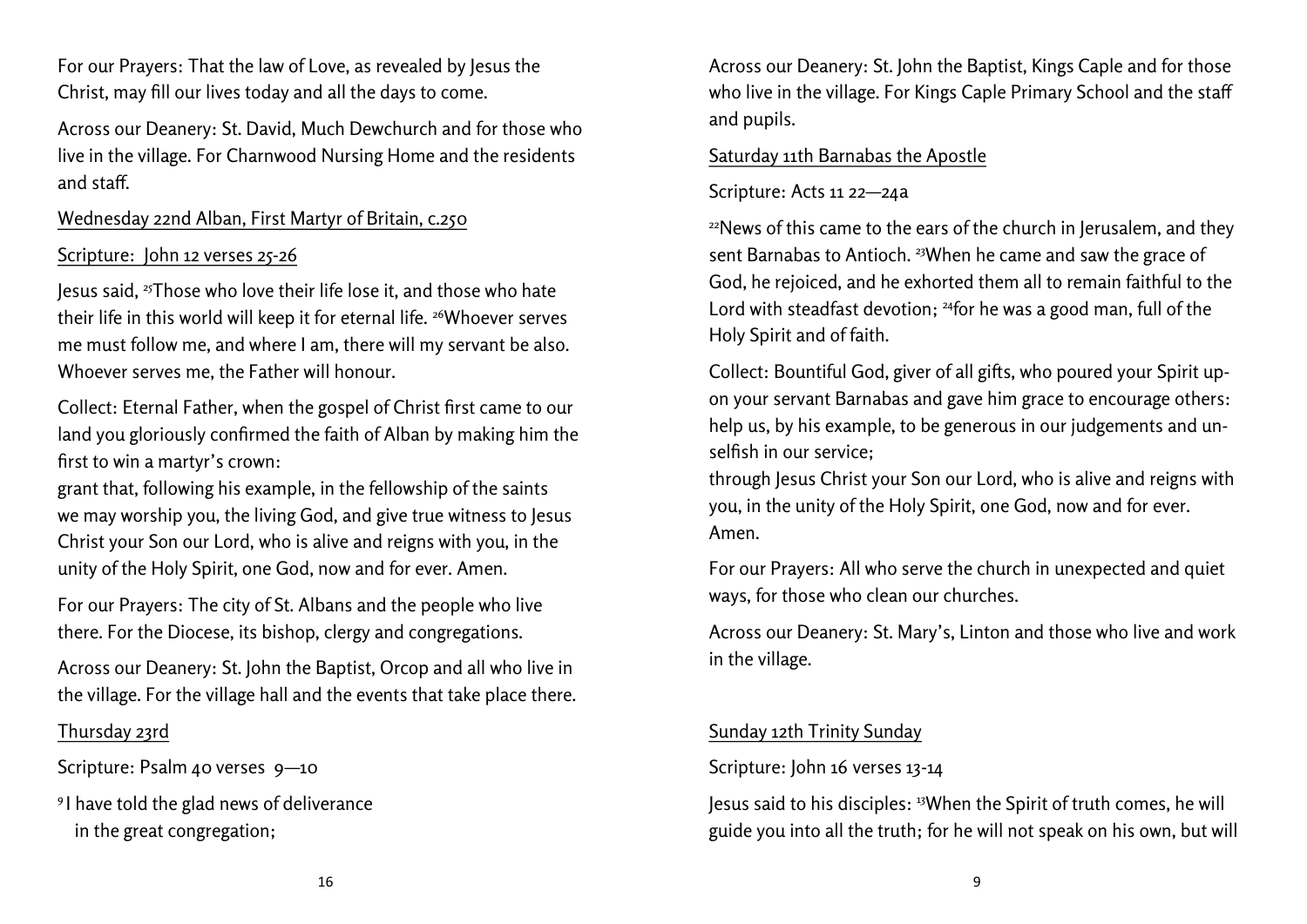speak whatever he hears, and he will declare to you the things that are to come. <sup>14</sup>He will glorify me, because he will take what is mine and declare it to you.

**Collect:** Almighty and everlasting God, you have given us your servants grace, by the confession of a true faith, to acknowledge the glory of the eternal Trinity and in the power of the divine majesty to worship the Unity:

keep us steadfast in this faith, that we may evermore be defended from all adversities;

through Jesus Christ your Son our Lord, who is alive and reigns with you, in the unity of the Holy Spirit, one God, now and for ever. Amen.

**For our Prayers:** That we are faithful to the doctrines of the church, knowing God as Father, Son and Holy Spirit.

**Across our Deanery:** St. Mary's, Little Birch and for those who live in the village. For the Village Hall and all working to improve it.

#### **Monday 13th**

**Scripture: Psalm 39 verses 1—3**

1 I said, 'I will guard my ways

that I may not sin with my tongue;

I will keep a muzzle on my mouth

as long as the wicked are in my presence.'

2 I was silent and still;

 I held my peace to no avail; my distress grew worse,

3 my heart became hot within me. While I mused, the fire burned; then I spoke with my tongue:

#### **Monday 20th**

**Scripture: Psalm 40 verses 4—5**

<sup>4</sup>Happy are those who make

the LORD their trust,

who do not turn to the proud,

to those who go astray after false gods.

<sup>5</sup> You have multiplied, O LORD my God, your wondrous deeds and your thoughts towards us;

none can compare with you.

Were I to proclaim and tell of them,

they would be more than can be counted.

**For our Prayers:** That our souls be filled with the light o f God's peace this day and we show that peace in the places where we work and rest.

**Across our Deanery:** St. Mary and St. Thomas a Becket, Much Birch, for all who live in the village and those who work at the surgery.

#### **Tuesday 21st**

**Scripture: Psalm 40 verses 6—8**

<sup>6</sup> Sacrifice and offering you do not desire, but you have given me an open ear. Burnt-offering and sin-offering you have not required. <sup>7</sup>Then I said, 'Here I am; in the scroll of the book it is written of me. 8 I delight to do your will, O my God; your law is within my heart.'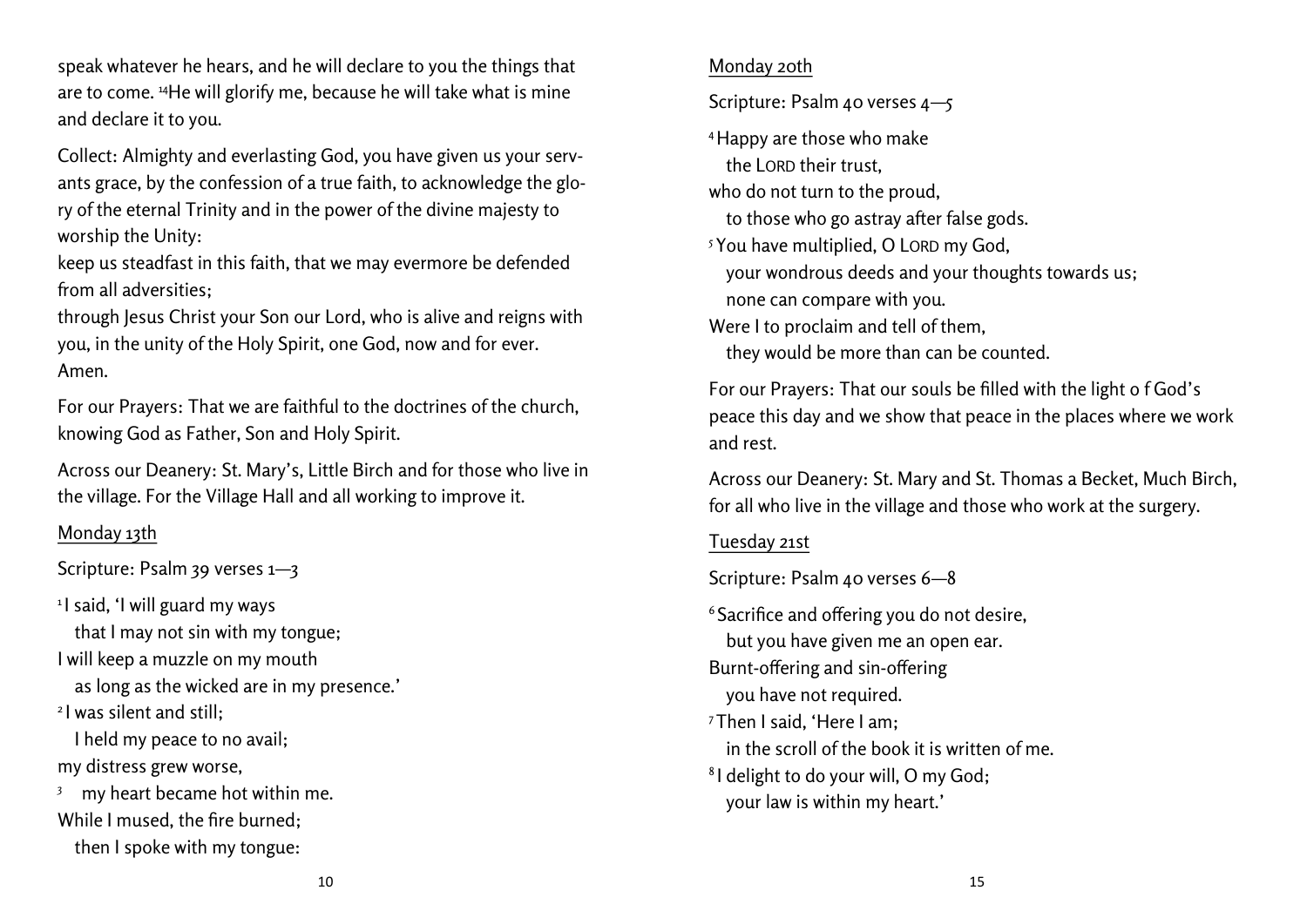Many will see and fear,

and put their trust in the LORD.

**For our Prayers:** That we may sing God's praises in the tasks and work that we do this day.

**Across our Deanery:** Christ Church, Llanwarne and St. John the Baptist (ruin), Llanwarne, for its future as a Festival Church and for who worked on restoring the village hall.

#### **Sunday 19th First Sunday after Trinity**

**Scripture: Luke 8 verses 38-39**

 $38$ The man from whom the demons had gone begged that he might be with him; but Jesus sent him away, saying, <sup>39</sup> 'Return to your home, and declare how much God has done for you.' So he went away,

**Collect:** O God, the strength of all those who put their trust in you, mercifully accept our prayers and, because through the weakness of our mortal nature we can do no good thing without you, grant us the help of your grace, that in the keeping of your commandments we may please you both in will and deed; through Jesus Christ your Son our Lord, who is alive and reigns with you, in the unity of the Holy Spirit, one God, now and for ever. Amen.

**For our Prayers:** That our worship this day may be filled with songs of joy and moments of delight in our God.

**Across our Deanery:** St. Matthew, Marstow and for those who live in the village.

**For our Prayers:** Those who stand up to injustice and work for a fairer society, the common good and human rights.

**Across our Deanery:** St. James, Wyesham and for those who live in the village.

### **Tuesday 14th**

**Scripture: Psalm 39 verses**

4 'LORD, let me know my end,

and what is the measure of my days;

let me know how fleeting my life is.

 $5$  You have made my days a few handbreadths, and my lifetime is as nothing in your sight. Surely everyone stands as a mere breath. *Selah*

6 Surely everyone goes about like a shadow.

Surely for nothing they are in turmoil;

they heap up, and do not know who will gather.

**For our Prayers:** That we may hold on to our faith while all seems to be changing and in turmoil around us.

**Across our Deanery:** St. David's, Little Dewchurch with St Dubricius', Ballingham (closed), St John of Jerusalem (closed), Bolstone, St Andrew's, Dinedor and St. Cuthbert's, Holme Lacy (in the care of the Council for the Care of Churches Trust) and for the future of the parish.

# **Wednesday 15th**

**Scripture: Psalm 39 verses 7—10**

- 7 'And now, O Lord, what do I wait for? My hope is in you.
- 8Deliver me from all my transgressions.